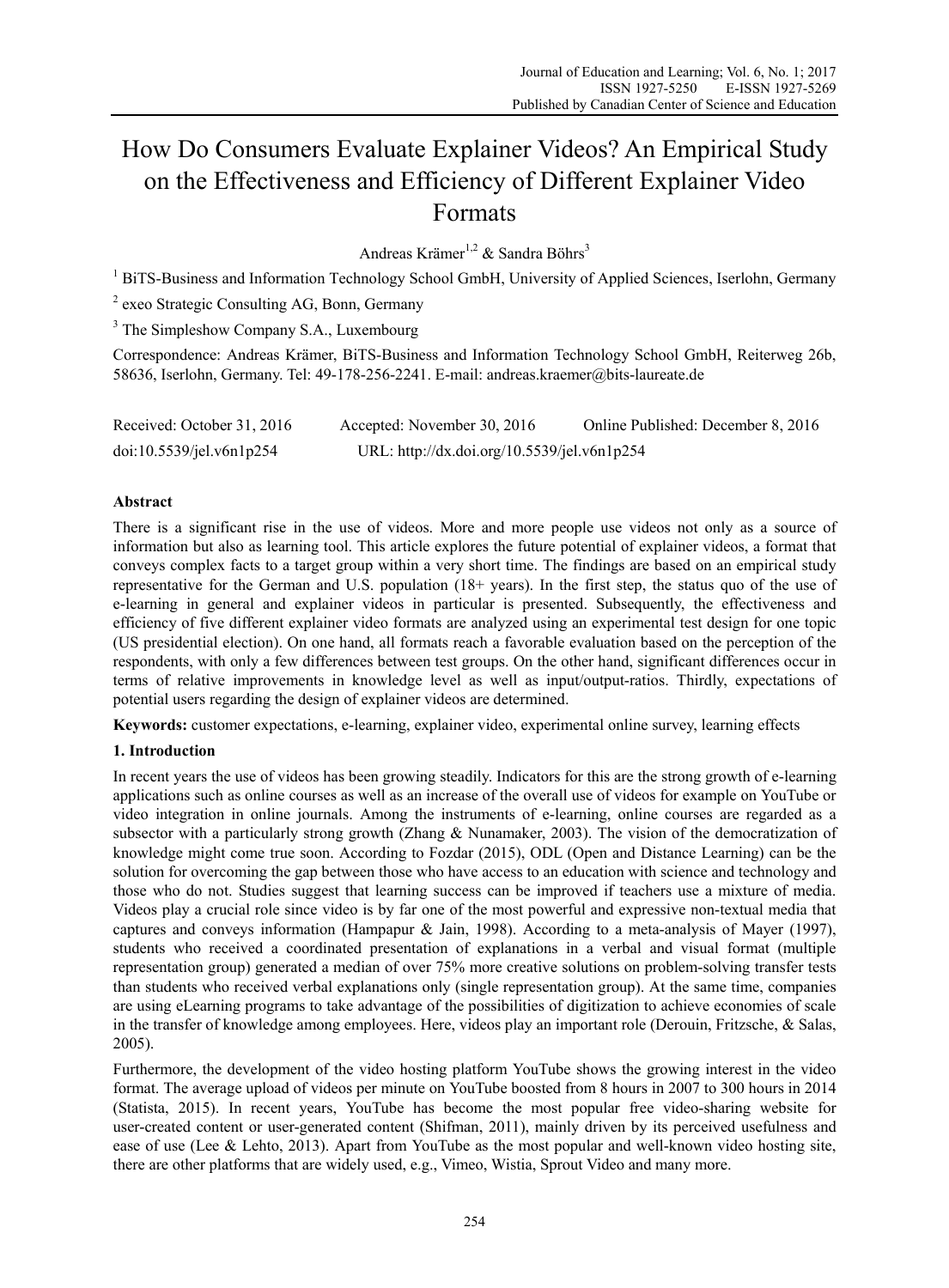Today, an increasing number of users create explainer videos using free of charge tools (Forbes, 2014). According to Graham (2015) video and presentation platforms are often applied for producing advertisement, e-learning courses and explainer videos. Hence, not only Business-to-Business (B2B) segments are making use of explainer videos but also Business to Consumer (B2C) and Consumer-to-Consumer (C2C) markets. The changes depicted so far have an influence on the consumption of videos. As a recent study (ARD/ZDF, 2016) shows for Germany, the share of people who watch videos every day increased from 9% (2011) to 26% (2016).

# *1.1 The Market for Explainer Videos*

Explainer videos effectively convey complex facts to a target group within a very short time. Characterizing elements are storytelling and multisensory. Explainer videos are usually one to three minutes long. Rather than going into detail, they focus on the most relevant facts. The visualization includes animated illustrations, graphics, or photos. There are different types of explainer videos, such as paper cut-out or so-called papermation videos, live scribble, whiteboard animation, or fully animated explainer videos. The sector for explainer videos is fragmented and the suppliers often have a regional focus. Some of the international players are Powtoon, GoAnimate, Swith Video, Firestarter, epipheo, explain-it, explainity and simpleshow.

Since the market for explainer videos is not fully saturated, the competitive environment is changing dynamically, which makes it difficult to estimate the size of the global market. In order to provide an indication, published data and forecasts for the German market are used for this study. According to an analysis of simpleshow and infotainweb (2014), German companies spent around EUR 30m for the creation and production of explainer videos. Within the next few years simpleshow expects an annual market growth of over 50%. For the year 2020, there is a predicted market potential of EUR 250m in Germany.

Online video has quickly emerged as the preferred content medium for Business-to-Business (B2B) marketers around the world. Today, explainer videos are used at all stages of the sales cycle to educate, entertain, inspire, and engage potential customers (Litt, 2014).

# *1.2 Characteristics of Explainer Videos*

Tu (2015) identifies six different web video types that have emerged in the industry. Explainer videos are one of the Internet video flavors, which are typically used to explain difficult topics such complex processes, trainings, guidelines, etc.

In the following some key characteristics of explainer videos are described:

1) Script: A well-written script is essential for a successful explainer video. It is important to know the main message that needs to be conveyed to the audience and to have a clear structure of the script.

2) Reduced length: The videos need to be short. Bond (2008) describes this fact based on his research (a project including more than 1,000 participants). He learned that "short videos of 1 to 4 minutes are ideal" and points out that "short 3 or 4 minute YouTube videos help an instructor to make a key point without having to sacrifice a significant amount of time. The learning payoff is immense as the learner can recall the information through both, verbal and visual channels".

3) Focus: In order to keep a video short and to explain to core message to the target group, it is necessary to keep the content as simple as possible. In the first step, it is important to focus on the "why" rather than on "what" or the "how". This way, a causal framework for the explanation is built before the need to go into any detail. By using a simple, approachable language and by concentrating on what the audience already knows about the subject or situation the explanation can be build by using cause and effect (Schmelzle, 2014).

4) Storytelling: It is a fundamental and extremely powerful element to explainer videos. It is the most effective way to engage and persuade an audience as people's brains become activated when a good story is being told (Wright, 2004).

5) Visuals: Good visuals have an immense effect on the audience and can captivate their imagination. By using metaphoric imagery the main points of an explanation can be contextualized making the core message easier to understand and stick with the audience (Schmelzle, 2014).

# *1.3 Background of Study and Objectives*

Simpleshow is a media company (founded in 2008) specializing in the production of explainer videos in the business sector. With an accumulated production volume of approximately 8,000 videos, simpleshow has a leading position in the worldwide market. Simpleshow explainer videos summarize information and improve the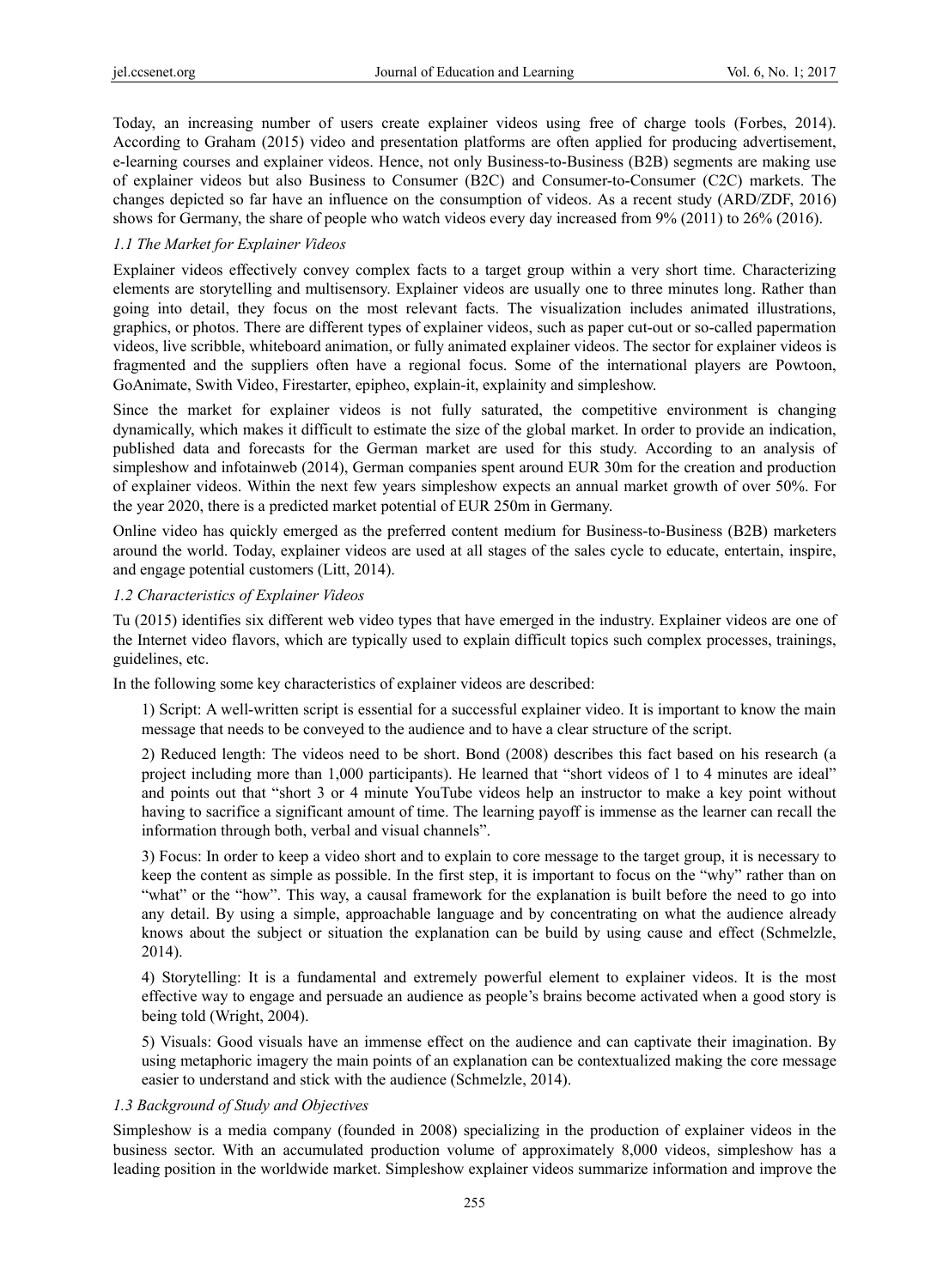learning outcome using empathetic storytelling and a finely tuned interplay of sound and image. This makes this charming and engaging format a perfect key element for an online course. In April 2016 this year simpleshow launched a DIY-Tool that helps people to create high quality explainer videos (30.000 clips already have been produced since then).

The general objective of the study is to explore the future prospects of explainer videos using a quantitative and representative survey to measure the anticipated consumer acceptance and expectations for explainer videos. The goal is also to analyze the effectiveness (learning effect) and efficiency (ratio learning effect pro time of consumed video) of the explainer video as a format to improve the knowledge base of the user. Since Germany and the US represent the major markets of simpleshow, these two countries were selected for the study. Taking into account that there is a broad variety of different explainer video formats in these markets, this study not only investigates the effect on general knowledge when using an explainer video to transfer information to the consumer but also focuses on differences related to the video format.

#### *1.4 Research Questions*

1) What are relevant customer segments in e-learning in general and explainer videos in particular? Which differences are prevalent across the sample groups?

2) How were explainer videos used in the past (customer groups, topics, formats) and evaluated in terms of customer satisfaction?

3) What are the main requirements for using explainer videos in the future?

4) How do users evaluate different formats of explainer videos with regards to key performance characteristics such as quality of the speaker, length of the video etc.? Does the evaluation vary across different formats?

5) How strong do explainer videos affect the knowledge level of its users (example video of the U.S. presidential election)? What are main determinants for knowledge improvements?

# **2. Method**

## *2.1 Procedures and Methodology*

In order to answer the research questions, an empirical study was developed and carried out. It provided insights to regional differences and therefore focuses on the key markets such as Germany and the U.S. In addition to the economic benefits of an online research study, this survey type also has further substantive advantages for an experimental testing. This is particularly true when different types of information such as videos and graphics will be presented during the interview (Krämer, 2016). As the assessment of innovative formats of online courses is relevant for the study, online market research becomes particularly favorable.

The online survey-representing 2 different sample groups (Germany and U.S.; total  $n = 2.012$ ) - was conducted in August 2016 and was focused on B2C segments (see Table 1).

|  |  |  |  | Table 1. Sample groups and characteristics |
|--|--|--|--|--------------------------------------------|
|--|--|--|--|--------------------------------------------|

| Sample group* | Interviews (field)                          | Respondents  | Interview time         | Weight                           |
|---------------|---------------------------------------------|--------------|------------------------|----------------------------------|
| $# 1$ Germany | Aug. $18^{\text{th}}$ -Aug $25^{\text{th}}$ | $n = 1.008*$ | $\varnothing$ 19.7 min | Age, sex, region, internet usage |
| $#2$ U.S.     | Aug. $23^{th}$ -Aug. $25^{th}$              | $n = 1.004*$ | $\varnothing$ 20.1 min | Age, sex, region, internet usage |

\* Sample quota were set to n = 1.000 cases for each country. Respondents with an unrealistic short interview time were eliminated (Note 1).

# *2.2 Structure of the Study*

According to the purpose of the study, the designed surveys are divided into three parts: the first section deals with the previous experience in the area of e-learning in general and explainer video in particular (number of videos, subjects, degree of satisfaction and future intension to use). The second section relates to the learning effect achieved by explainer videos. Based on an experimental design five different video formats are tested. In the third part of the interview, future customer expectations towards main characteristics of explainer videos are analyzed.

The framework conditions for the five test groups should be identical. For the experiment, a poular topic was selected, for which one video was already available (US presidential election). The company Explainity released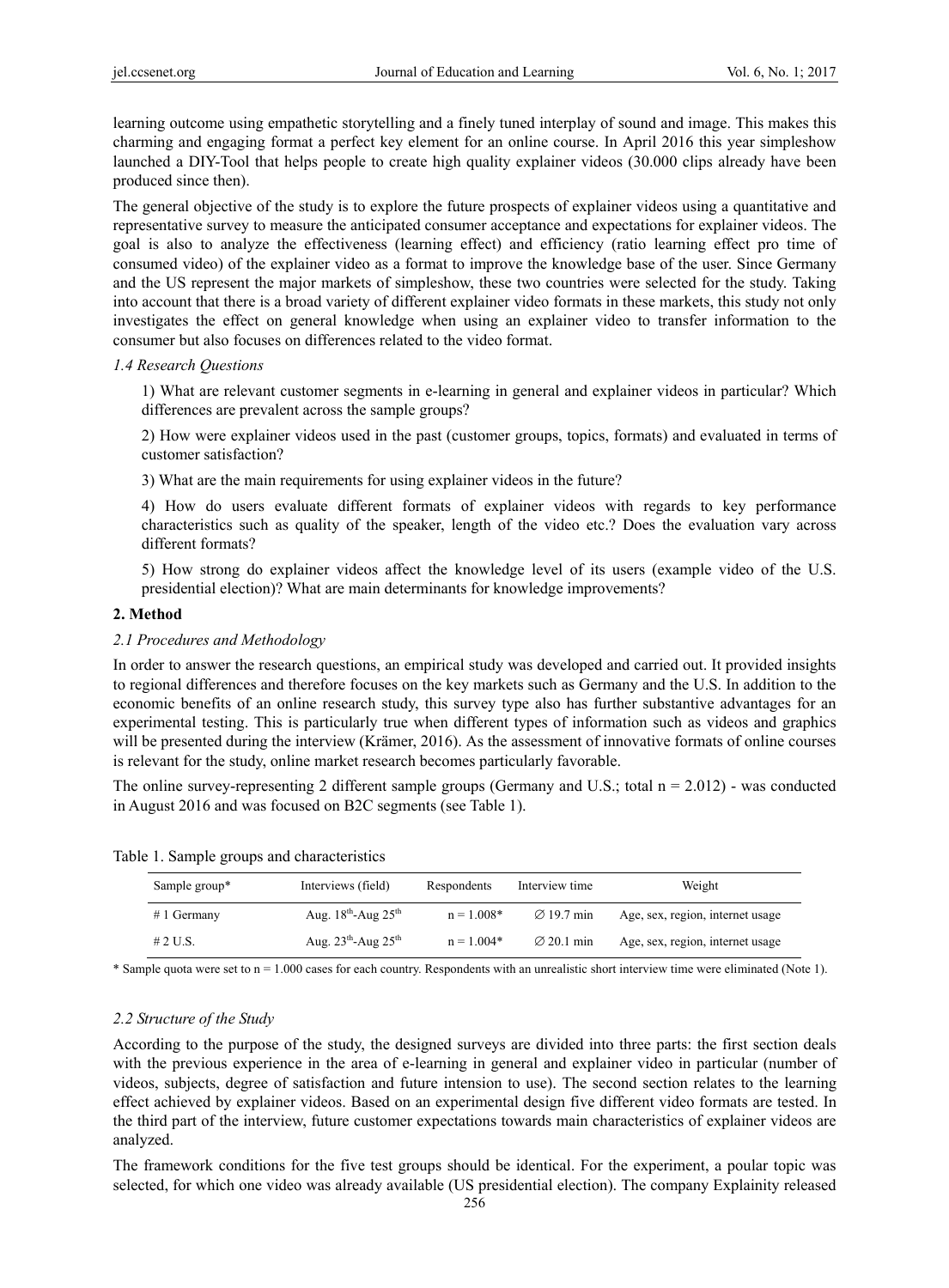a video on YouTube on March 21<sup>st</sup> 2016. Until early October 2016 the video had more than 50,000 views. It explains that every four years the presidential election takes place in the US and shows the process in which finally a new president is elected. On the basis of this reference video, four alternative videos were produced that contained the same information. The following formats were used: Mysimpleshow, simpleshow Classic, Colored Video and Whiteboard animation (Figure 1). Each video was produced by a different simpleshow team with accordingly uniform specifications (Note 2). These five different videos (Figure 1) were shown to the sample group. Within each sample group only one randomly chosen video of the five videos was shown to a subject; at the end five different treatment groups for each regional sample group were created.



Figure 1. Experimental design: 5 explainer videos about the U.S. presidential election

In addition to the core areas of the study, there is a screening part at the beginning of the online interview. At the end of the interview, demographic characteristics were recorded, which later served as descriptive variables as well as parameters for weighting the raw data and adjusting those to representative structures.

# *2.3 Measurement of the Learning Effect (Knowledge Test)*

In order to measure the effect of explainer videos on the level of knowledge about the presidential election, the interviewees were asked to answer a series of questions about the video, followed by a typical Pre-test-Post-test procedure (Zhang et al., 2006): Pre-test: During the online survey subjects took a test, which included questions concerning the US presidential election. Those questions were derived from the reference video (Explainity). The purpose of this test was to examine how much a respondent already knew about the topic. No significant differences in the subjective knowledge and personal interest in the subject among the five treatment groups were discovered. At the end of the interview, participants were given the same question, consisting of objective questions (with standard answers). Key elements of the knowledge tests were:

- In total, 7 questions were asked before and after the video (Multiple Choice). These questions covered main topics of the explainer video (US presidential election).
- Correct answers were rated as plus points, wrong answers were rated as minus points.
- 21 optional answers were offered: 10 correct answers (maximum result: 10 points) and 11 wrong answers (maximum result: -11 points).

# *2.4 Data Analysis*

To examine the significance within the two sample groups (as well as other splits according to age group or test group) and to statistically evaluate background characteristics, the repeated measures ANOVA, given its ability to perform overall comparisons, Chi-Square tests and T-test were used. Hierarchical clustering to determine the number of clusters and K-Means-Clustering were used for segmentation. All statistical analyses of the data are based on SPSS version 22.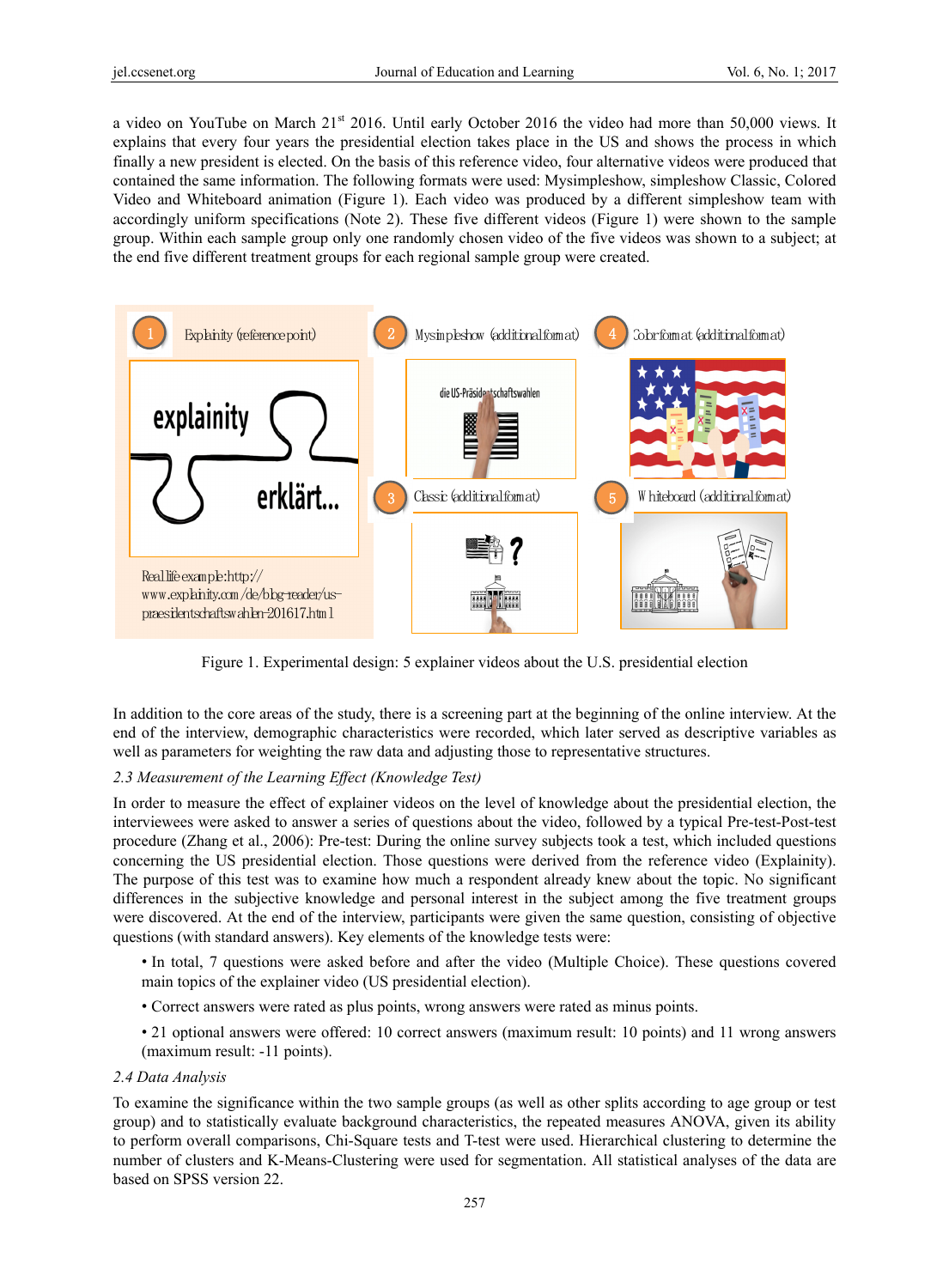# **3. Results**

# *3.1 Experiences with E-Learning and Explainer Videos in the Past*

As shown in Table 2, the level of involvement in e-learning reaches 55% in the U.S., compared to 51% in Germany. Compared with results of a study we conducted in 2015 (we used an identical introduction part) the level of experience has risen in both countries (Krämer & Böhrs, 2015). However, the increase is particularly strong in Germany. Overall, experience with e-learning is strongly correlated to age: Seniors (60+ years) show a lower level of involvement.

# Table 2. Experiences with e-learning according to sample group

| Ouestion                    | Year | Germany       | U.S.          |
|-----------------------------|------|---------------|---------------|
| Experience with e-learning* | 2015 | $38\% (19\%)$ | $45\% (40\%)$ |
|                             | 2016 | 51\% (35\%)   | 55% (39%)     |

\* Question: Do you have experience with e-learning in general, and have you used digital learning applications? Values in ( ): 60+ years.

Respondents who confirmed an e-learning experience in the past were asked to indicate the digital learning applications they used. Here, the usage of online references (for example Wikipedia) ranks number 1, while YouTube ranks second. Compared to the results of 2015 the usage of YouTube faces a particularly strong increase.

While 71% of respondents in Germany indicate that they have already watched explainer videos, the corresponding value for the US is much lower (47%). It can be observed that video usage is depending on age (Table 3). When performing Chi-Square-tests, differences across groups are indicated to be significant  $(p < 0.001)$ for both splits. The use of explainer videos is broadly diversified: product videos are most commonly used (55% of respondents with e-learning experience in Germany, respectively 57% in the US), followed by videos on health issues (44% of respondents with experience in Germany, respectively 37% in the US).

|     | Germany       |               |             | U.S.          |               |             |
|-----|---------------|---------------|-------------|---------------|---------------|-------------|
|     | $16-29$ years | $30-59$ years | $60+$ years | $16-29$ years | $30-59$ years | $60+$ years |
| Yes | 81.2%         | 73.0%         | 62.4%       | 52.9%         | 47.6%         | 37.4%       |
| No  | 18.8%         | 27.0%         | 37.6%       | 47.1%         | 52.4%         | 62.6%       |

Table 3. Experiences with explainer videos according to age group

Question: Now we would like to talk about the topic "explainer-videos". Explainer videos are short animated videos, which explain a product, or a service or a topic. Have you ever watched an explainer video?

In addition to the general usage, the time of the last use of an explainer video was also determined. Here, similar structures emerged for both countries. Almost half of the users watched the last video during the previous 7 days. In contrast, there are significant differences of the users rating on their satisfaction with the video (scale from  $1=$ very satisfied to  $6 =$  very unsatisfied). The approvals (top-2 values) in Germany reach  $60\%$  and are more than 20 percentage points higher than in the US (39%). The mean score of 1.32 in Germany and 1.52 in the US are significantly different ( $p < 0.001$ ). In this case the age group does not play a crucial role.

When asked "Would you be interested to watch explainer videos in future?" 73% of respondents in Germany answered "Yes, of course" or "Yes, probably" (top-2), indicating that there is a considerable usage potential for explainer videos in the future. Again, Germany seems to be ahead of the US market (62% top-2). Furthermore, there is also a strong dependency on age. The intended future use of explainer videos decreases significantly over the three age groups (Chi-Square-tests;  $p < 0.001$  in Germany and  $p = 0.002$  for the U.S.). In addition, the intention of the future use is very much dependent on their current use of explainer videos. People, who have already used videos, reach top-2 values of 85%, people who have not yet watched explainer videos, reach less than 40% (Chi-Square-tests;  $p < 0.001$  for both countries). Overall, the main driver for the future use of explainer videos is the previous usage, not the age.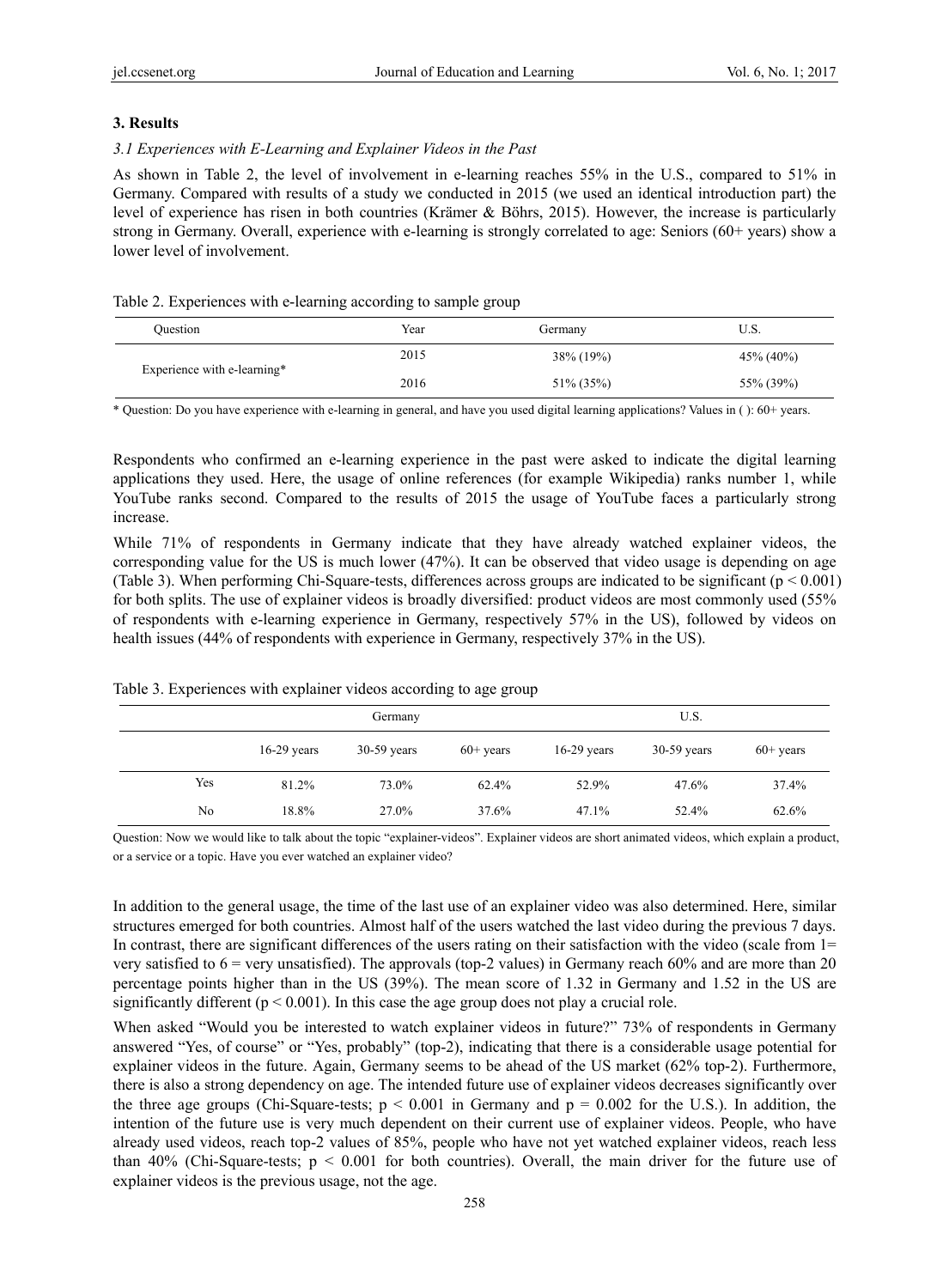## *3.2 Importance and Usage of Explainer Videos*

In addition to the descriptive analysis of the previous experiences with e-learning and explainer videos, a further step was used to evaluate preferences and attitudes towards the subjects on the topics of video and text information. Here, nine statements were assessed based on a rating scale (Table 4). The strong trend towards the use of YouTube videos is also explained in our empirical analysis. Overall, a strong preference to use video over text information can be detracted from the statement evaluations. The agreement to the statement "I often watch videos, for example on YouTube" is much larger (61%, top-2) than the rejection (21%, low-2). One out of two respondents expressed the opinion that he or she can remember video content better than text content. While the response structures in Germany and the U.S. are relatively similar, two statements result in highly considerable differences. This applies to the statements "If an explainer video is too long, I stop watching" and "If I'm searching for information, I often watch a video" (Table 4).

For some statements, as already described—strong age dependencies can be observed, which in Germany are more clear and concise than in the U.S. The statement "I prefer watching videos over reading texts" reaches 56% agreement (16% rejection) in the age group under 30 years, the corresponding value for the seniors is only 30% (rejection 33%). While this dependency in Germany is highly significant ( $p < 0.001$ ), however, no major differences between age groups are observed for the U.S. ( $p = 0.25$ ).

Based on the measured settings and preferences, segmentation was carried out with the aim of identifying as homogeneous groups as possible. Two out of three segments show a rather positive attitude towards video consumption: One segment with a higher proportion of seniors strongly prefers text information ("Text fans"). About 16% of the respondents are grouped and described as "Extreme video fans". This segment has an exceptionally high share of males, younger people (< 30 years), users of explainer videos in the past and heavy Internet users (> 3 hours per day).

| Evaluation of statements based on a rating scale <sup>1)</sup>                   | Germany          | U.S.             |
|----------------------------------------------------------------------------------|------------------|------------------|
| I often watch videos, for example on YouTube.                                    | 59% (2.52)*      | $64\% (2.35)^*$  |
| I can remember videos better than text content.                                  | $52\% (2.55)$    | $47\% (2.63)$    |
| If an explainer video is too long, I stop watching.                              | $52\% (2.59)$ ** | 57% (2.39)**     |
| I prefer watching videos to reading texts.                                       | $43\% (2.74)^*$  | $38\% (2.85)^*$  |
| If I'm searching for information, I often watch a video about the topic.         | 39% (2.99)**     | $49\% (2.67)$ ** |
| I tend not to watch videos to the end.                                           | $31\% (3.10)$    | $31\% (3.09)$    |
| I prefer to read texts to watching a video.                                      | 29% (2.99)       | 28% (2.99)       |
| I often watch videos on my smartphone, because I can't read texts as well on it. | $23\% (3.58)^*$  | $18\% (3.72)^*$  |
| I have already created videos myself and have uploaded them on the Internet.     | $15\% (4.20)$ *  | $16\% (4.02)^*$  |

Table 4. Statements concerning the consumption of videos (% top-2 agreement)

1) Question: To what degree do you agree with the following statements? (Scale from 1 = I fully agree to 5 = I fully disagree). Mean values in (). \* indicates  $p < 0.10$ ; \*\* indicates  $p < 0.001$ .

#### *3.3 Experimental Design: Using the Topic of the U.S. Presidential Election*

In order to introduce the topic of the U.S. presidential election to the interviewees and to grasp the subjective level of knowledge and interest at the same time, six statements were evaluated in the following part of the interview (Table 5). Based on the survey, the interest of the German population in the U.S. presidential election is even bigger than in the U.S. The agreement with the statement "The topic (U.S. presidential election) is interesting" is 66% in Germany and 57% in the U.S. Mean values of 2.36 (Germany) to 2.48 (United States) differ substantially ( $p = 0.05$ ).

In both countries the U.S. election system is perceived to be complicated (agreement 60% in Germany and 50% in U.S.). The global importance of the subject U.S. election in combination with the high interest is the cause of more than 50% of respondents receiving information about the topic during the last few weeks. Significant differences arise between Germany and the U.S. with respect to the personal involvement in the subject as well as the detailed knowledge about each step in the election process. Consequently, the level of subjective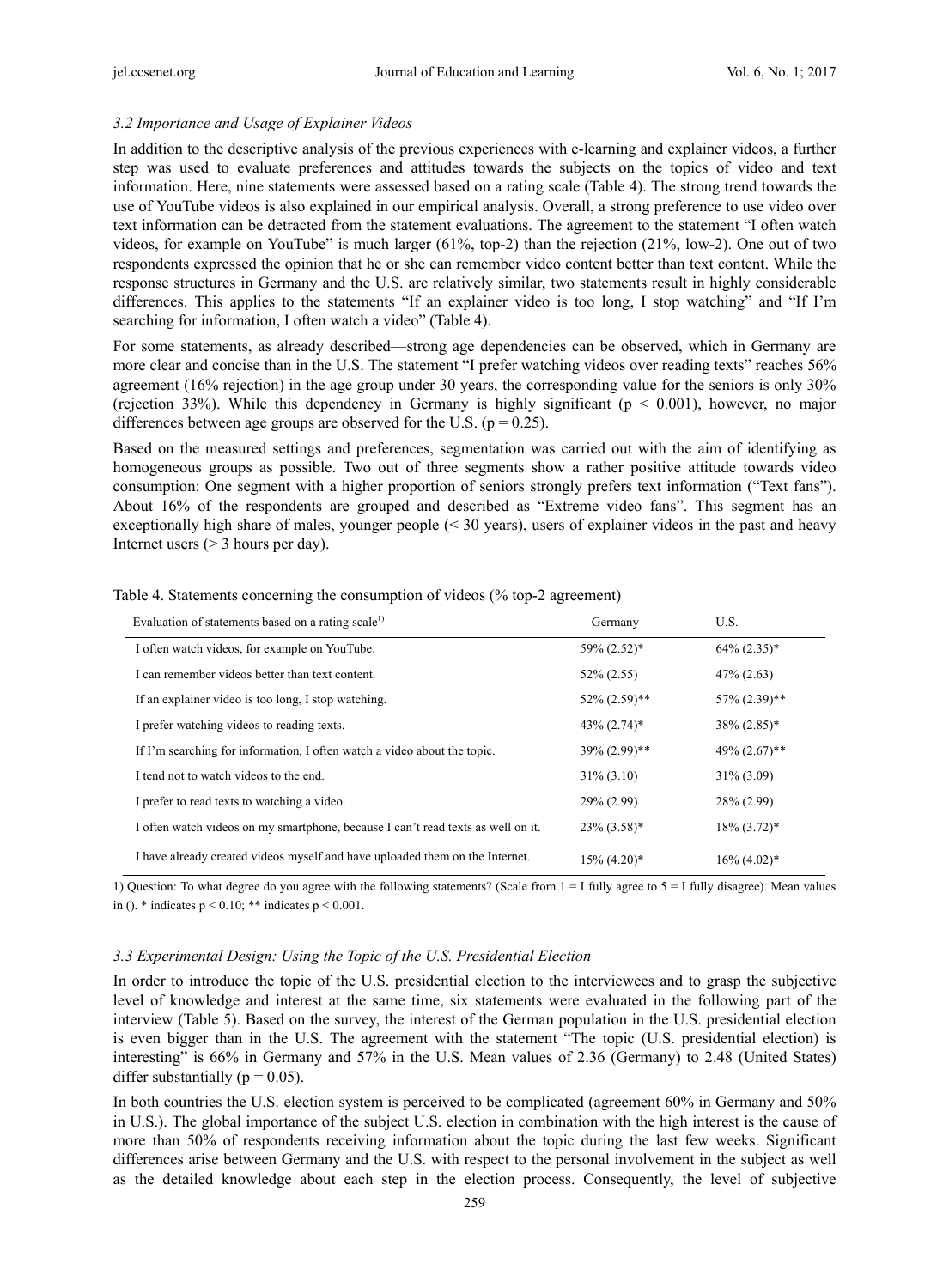knowledge on the topic U.S. presidential election is much higher in the U.S. (69%, top-2) compared to Germany (32%, top-2).

|  |  |  | Table 5. Statements concerning the U.S. Presidential Election (% top-2 agreement) |  |
|--|--|--|-----------------------------------------------------------------------------------|--|
|  |  |  |                                                                                   |  |

| Evaluation of statements based on a rating scale <sup>1)</sup>             | Germany          | U.S.                         |
|----------------------------------------------------------------------------|------------------|------------------------------|
| The topic is interesting.                                                  | $66\% (2.36)^*$  | $57\%$ $(2.48)$ <sup>*</sup> |
| I have a clear preference, who is the better candidate.                    | $65\% (2.20)$    | $62\% (2.23)$                |
| The election system is relatively complicated.                             | $60\% (2.35)$ ** | $50\% (2.68)$ **             |
| I often received information about the topic the last few weeks.           | 58% (2.52)       | $55\% (2.51)$                |
| I have already intensely dealt with the subject of presidential elections. | $37\% (2.92)$ ** | $49\% (2.58)$ **             |
| I know the particular steps of the U.S. presidential election.             | $32\% (3.05)$ ** | $69\% (2.17)$ **             |

1) Question: In the following we would like to ask some questions about the U.S. presidential election. How much do you agree with the following statements? (Scale from  $1 = I$  fully agree to  $5 = I$  fully disagree). Mean values in (). \* indicates  $p \le 0.00$ ; \*\* indicates  $p \le 0.001$ .

#### *3.4 Detailed Evaluation of Different Video Formats*

The evaluation of the effectiveness and efficiency of explainer videos has a subjective and objective component. In the following, the subjective perspective will be investigated first. After the video was presented to the test group, respondents were asked to evaluate the explainer video in relation to 9 single dimensions and give a summarizing assessment ("Overall I liked the video"). As Table 6 exhibits, all video formats achieve a good rating level. Mean values range from 1.66 to 2.91. Almost four out of five respondents indicate that they liked the video that was shown to them. Results for Germany were higher (80%) than for the U.S. (73%).

However, there are no significant differences in the ratings, except for the perceived length. Here, the reference video is rated worse compared to the formats Mysimpleshow, Classic, and Whiteboard. The better rating corresponds to the different lengths of the videos. While the Classic format is the shortest video (203 seconds) the Explainity video was the longest format (340 seconds).

Although the rating profiles are very similar, there are strong differences in level between the 9 single performance characteristics. The dimension "The speaker was understandable" was particularly well rated (86% top-2 agreement), while the dimension "speaks to me emotionally", received a mediocre rating (37% top-2 agreement).

| Evaluation of statements based on a 5<br>point rating scale <sup>1)</sup> | Explainity | Mysimpleshow | Classic format | Color format | Whiteboard |
|---------------------------------------------------------------------------|------------|--------------|----------------|--------------|------------|
| The speaker was understandable.                                           | 1.66       | 1.70         | 1.69           | $1.83*$      | 1.68       |
| I understand the content of the video.                                    | 1.79       | 1.82         | 1.87           | $1.94*$      | 1.87       |
| The video was technically made well.                                      | 1.86       | 1.91         | 1.93           | $2.05*$      | 1.84       |
| The didactic quality of video is good.                                    | 1.93       | 1.91         | 2.04           | 2.07         | 1.94       |
| <b>Overall I liked the video.</b>                                         | 1.96       | 1.97         | 2.05           | $2.09*$      | 1.95       |
| I liked the style and making of the video.                                | 1.97       | 2.02         | 2.04           | 2.09         | 1.97       |
| The video has an easy to follow plot.                                     | 2.15       | 2.18         | 2.12           | 2.16         | 2.04       |
| The length of the video is acceptable.                                    | 2.16       | 1.95*        | $1.91**$       | 2.05         | $1.96**$   |
| The video was entertaining.                                               | 2.21       | 2.17         | 2.11           | 2.22         | 2.15       |
| The video speaks to me emotionally.                                       | 2.88       | 2.78         | 2.79           | $2.91*$      | 2.81       |

Table 6. Statements concerning the video on the U.S. Presidential Election (mean values)

1) Question: You will now see an explainer video, which explains the U.S. presidential election. Please take time to watch the video and answer the following questions. How do you rate the video on a scale from  $1 = I$  do totally agree to  $5 = I$  do totally disagree. \* indicates p < 0.10; \*\* indicates  $p \le 0.001$  (Explainity is the reference video).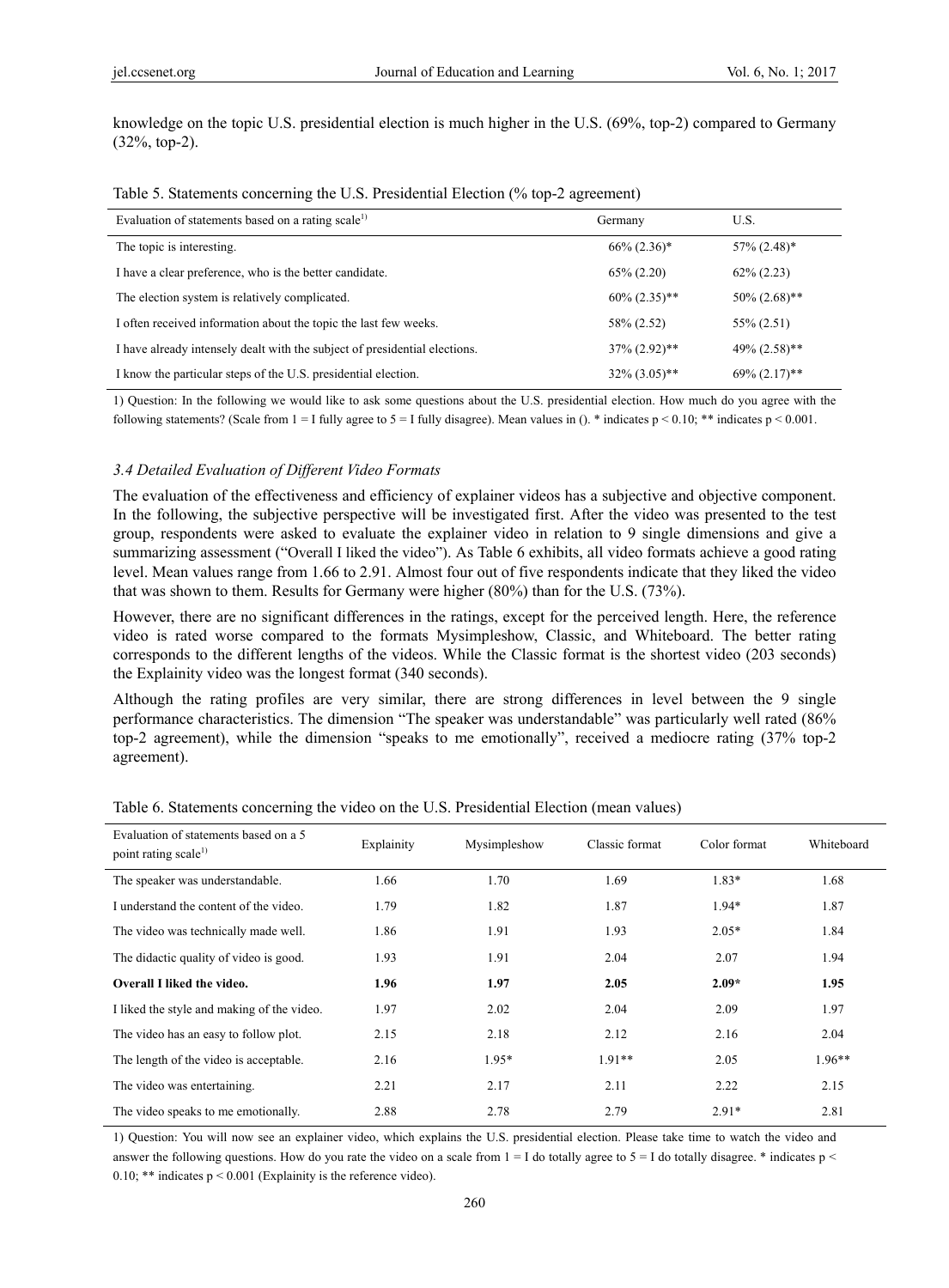# *3.5 Knowledge Test on U.S. Presidential Election System*

Both the subjective levels of knowledge (statement "I know the particular steps of the U.S. presidential election") as well as the knowledge level determined by the pre-test measurement do not differ strongly across test groups (ANOVA  $p = 0.93$ , respectively  $p = 0.33$ ). Regardless of the test group there is a major improvement of respondent's knowledge due to the presented video ( $p < 0.001$ ). The average score increased from 3.25 points to 4.75. The improvement in knowledge level was bigger in the German sample (from 2.33 points to 4.12) compared to the U.S. sample (from 4.30 points to 5.45). These differences are highly significant (ANOVA  $p \le$ 0.001).

Table 7 reveals that the improvement of the respondents' knowledge differs across the video formats tested in the experiment. Compared with the original format (Explainity), three out of four alternative videos reach better results than the original video (reference), while the result for the Color format is worse than for Explainity. In absolute terms the Classic format shows the best results. Here, the average improvement of respondents' knowledge amounts to 1.68 points, overtopping Explainity's results ( $M = 1.28$ ) significantly ( $p = 0.07$ ).

| Mean values (Standard Deviation) <sup>1)</sup>    | Explainity | Mysimpleshow | Classic format | Color format | Whiteboard |
|---------------------------------------------------|------------|--------------|----------------|--------------|------------|
| Knowledge level before video $(\emptyset$ points) | 3.49(3.2)  | 3.26(3.2)    | 2.99(3.3)      | 3.32(3.5)    | 3.25(3.2)  |
| Knowledge level after video $(\emptyset$ points)  | 4.77(3.7)  | 4.88(3.8)    | 4.67(3.6)      | 4.55(3.7)    | 4.86(3.3)  |
| Difference $(\emptyset$ points)                   | 1.28(3.3)  | 1.63(3.3)    | 1.68(3.1)      | 1.23(3.3)    | 1.61(3.0)  |
| Significance (Reference: Explainity)              | $---$      | $p = 0.17$   | $p = 0.07$     | $p = 0.85$   | $p = 0.17$ |

Table 7. Results of the knowledge test (Videos explaining the U.S. Presidential Election)

1) Question: We will now ask you some questions about the topic U.S. presidential election presidency. Comparison of average scores (knowledge test) before and after the video. Mean values are shown (standard deviation)

Figure 2 illustrates further insights into the results of the knowledge test. The share of test subjects who have watched the video completely ranges from 24% (Whiteboard) to 66% (Classic format). At the same time the Classic format achieves the highest share of respondents who improved their personal score. Overall, the learning effect increases with the time the respondents spend to watch the video. While in case that the video was watched less than 1 minute the knowledge effect is close to zero, the biggest improvement was gained when the video was watched more than 3 minutes.



Figure 2. Knowledge improvement and video completion according to test group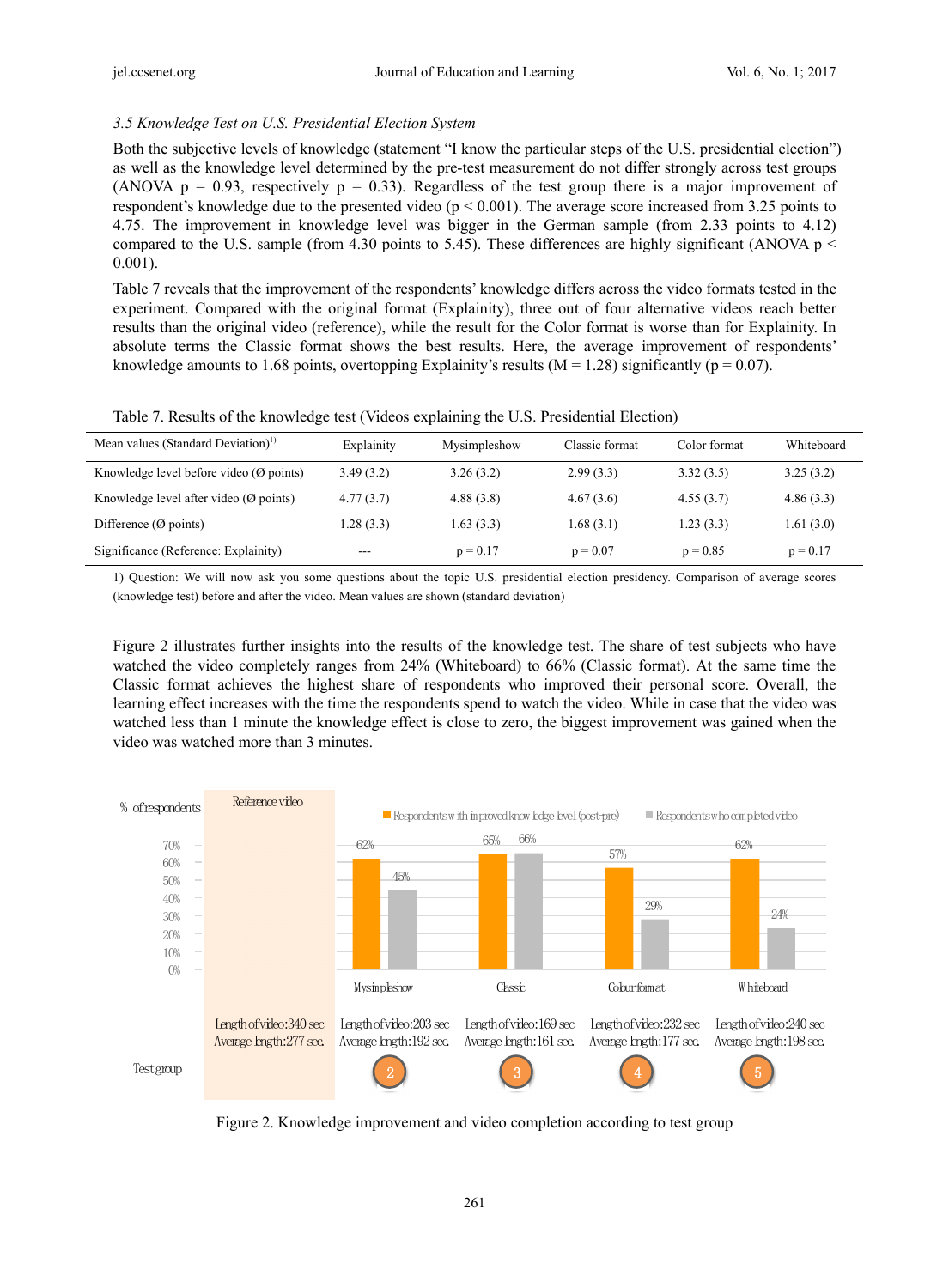#### *3.6 Input/Output-Ratios and Drop-Out-Rates*

The results so far confirm that in all test groups a significant improvement in the knowledge level of subjects was achieved when presenting the explainer videos during the interview. However, it is also necessary to take into account the time required to achieve this effect. As Table 8 shows, the Classic format not only gains the strongest knowledge improvement, but also achieves this with minimal time effort. The ratio between input (time spent to watch the video) and output (improvement of knowledge level) is particularly favorable in this case. In other words: the efficiency of the knowledge transfer is particularly high.

#### Table 8. Knowledge improvement related to time spend to watch the video

| Mean parameters                                     | Explainity | Mysimpleshow | Classic format | Color format | Whiteboard |
|-----------------------------------------------------|------------|--------------|----------------|--------------|------------|
| Difference in knowledge level $(\emptyset$ points)  | -28        | . 63         | .68            | $-23$        | 1.61       |
| Time spend to watch the video ( $\varnothing$ sec.) | 277        | 192          | 161            |              | 198        |
| Efficiency index $^{1}$                             |            | 67           | 100            | 40           | 60         |

1) Index = 100 for most efficient video (improved knowledge level in relation to time spend to watch the video (sec.);  $0 =$  least efficient video.

#### *3.7 Customer Expectations: Relevant Video Characteristics*

To identify the key performance features of a video, a design was chosen, containing two steps. At the beginning ten decision criteria were presented. These attributes were explained by incremental changes in the characteristics, which have been referred to as improvements. Respondents were asked to identify the most important feature from their point of view. Then they were asked to distribute a total of 100 points according to the importance of the individual attribute. This 2-steps-approach was developed to ensure a realistic decision-making including typical trade-offs (Netzer & Srinivasan, 2007). The authors have successfully implemented this approach in other research fields (see Kalt, Bongaerts & Krämer, 2013; Krämer & Böhrs, 2015).

Dimensions such as knowledge transfer (20 points), time (17 points) and speaker (15 points) are key requirements for creating explainer videos (Figure 3). Two of the top ranked features by the respondents clearly relate to the core competencies of explainer videos: to convey complicated topics and contexts within a short time. Yet, the meaning of the speaker has not been documented in the academic literature in this form. This underlines that the effects of the explainer videos are not exclusively visual.



1) W e would like to ask some questions about "Explainer videos"and their important elements. (a) In the text bellow you willfind different suggested modifications of the video.Please rate the corrections (1=important correction/8=inelevant correction). (b) Please distribute 100 points among the 8 modifications, according to which modification is the most important from your point of view.

Figure 3. Weighted main video characteristics according to country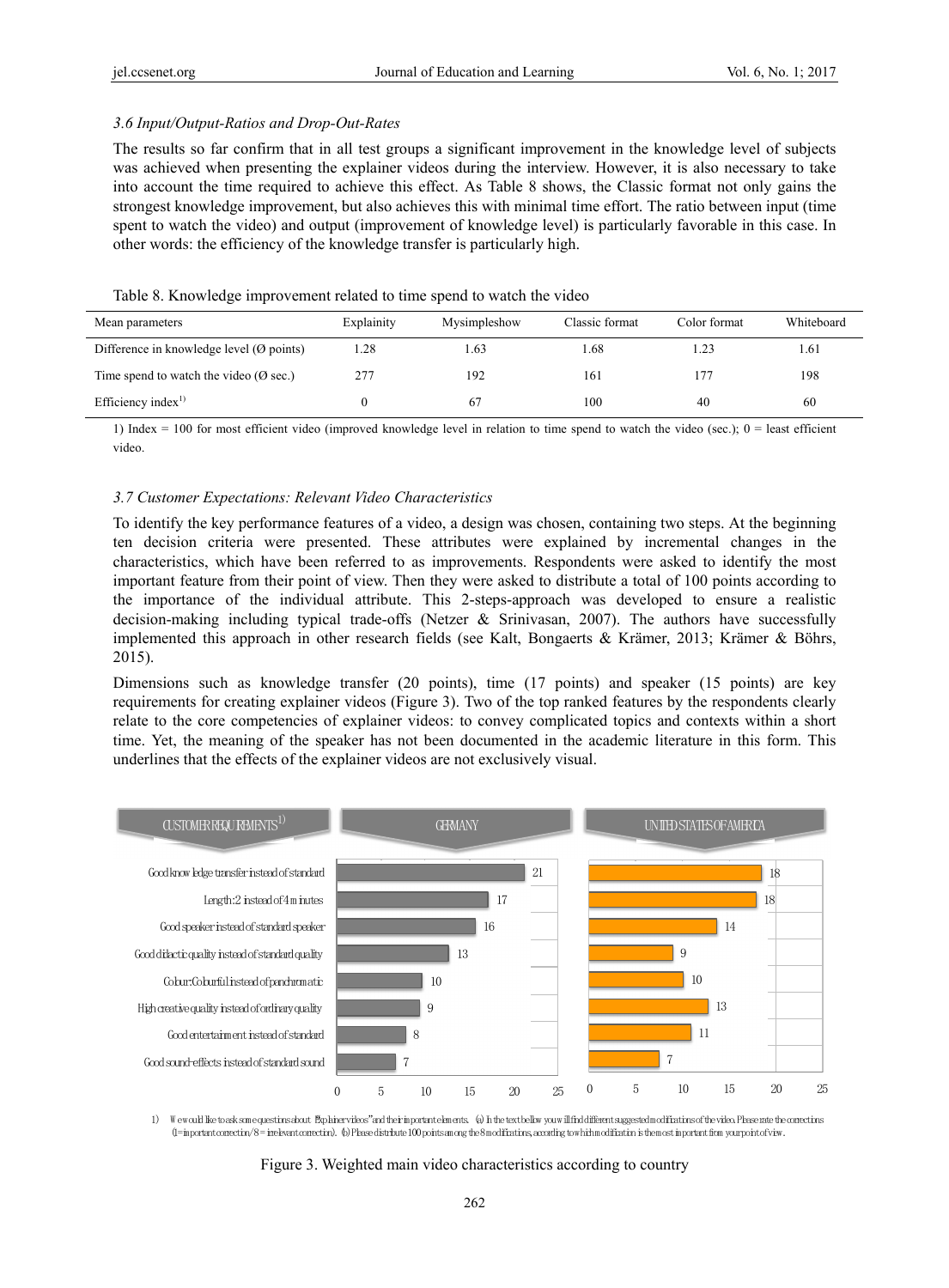In both countries respondents allocated on average 10 points for the performance dimension color ("colorful instead of panchromatic"). In addition, interviewees were also asked directly to state their visual preferences. Although more than half of the respondents are indifferent (53% in Germany, 55% in the U.S.), there is a slight tendency to prefer colored formats (31% in Germany, 32% in the U.S.). Furthermore, color preference is significantly depending on age group (Chi-Square-test: Germany  $p = 0.04$ ; U.S.  $p = 0.01$ ). While 42% of respondents in the age group < 30 years in the U.S. indicated to prefer colored formats, the corresponding value for seniors (60+ years) is only 24%. Overall, the evaluation of key characteristics and the stated color preferences are consistent.

When clustering subjects according to the individual weighing of key characteristics it becomes obvious that the preference structure within the sample is fragmented. For example, there is one robust segment that accounts for 13% of the interviews and is very time sensitive (average allocation for 2 minute vs. 4 minute videos is 73 points). Other clusters indicate a strong relevance of either the speaker or knowledge transfer. Again, there are differences depending on the past use of explainer video: For non-users the dimension "length of video" is most important. This effect is particularly strong in the U.S.

# **4. Discussion**

The study results show that the use of explainer videos has become popular among the population and is not only a subject for academic training. Both, first a relatively high degree of customer satisfaction and second a high intention to use explainer videos generate a substantial growth potential in this market segment. Explainer videos fit particularly well into the changing structure of media consumption in which visual aspects play an increasingly important role. Therefore, it is not surprising that the intention to use it in the future is firstly very much dependent on age and secondly on the use of explanations in the past. In addition, new fields of application arise, for example, as elements in e-mail marketing (Hampel, Hammon, & Hippner, 2013) or as essential parts of an online course (Krämer & Böhrs, 2015).

The high interest of the German population identified in the study is consistent with other study results covering the international awareness on the U.S. presidential election. In May 2016, CNN published results of a worldwide survey, which indicated a huge interest amongst international audiences for the U.S. election. 85% of people view the election as important for the world at large, with 73% of respondents saying they are personally interested in U.S. election news. Since the topic of the tested video is very up-to-date, the question arises as to which learning effects would result from a study with a different topic (potentially lower involvement).

In an older study Peterson (1976) examines and summarizes the findings of recent research literature on the effects of color versus black and white learning materials on academic achievement. A preference for colored stimuli was explained by the fact that because the cognition of younger children is impulsive they respond to a vivid, dominant color cue more readily than to a subdued or neutral cue. Today, there is no dominant preference for colored video formats. Concerning the measured learning effect, the color format achieves the smallest improvement of all five tested video formats.

# **5. Implications**

The most important findings for the future use of explainer video are: (a) the chance to transfer knowledge in case of a comparatively low knowledge level of users, (b) the need to reduce drop-out-rates and (c) focus on the input/output-ratio of explainer videos.

# *5.1 Opportunity for Knowledge Transfers in Case of a Comparatively Low Knowledge Level*

From the authors' point of view, a particularly far-reaching result from the study is that consumers show particularly good positive knowledge effects using explainer videos when they have a low degree of involvement on the subject and a low level of subjective knowledge. This relationship is demonstrated in Figure 4. The weaker the respondents' interest (expressed by the subject's knowledge), and the lower the objective knowledge (which shows that most respondents do not have a completely distorted self-image) the stronger the effect of knowledge improvement was. For the marketing and sale of explainer videos this is an important point. In many cases, these videos are used especially in areas where either the knowledge base is at a very low level, or the involvement of consumers is rather low. Based on these results, it is expected that the knowledge improvements in other areas could be even more substantial than in the test (the majority of respondents were very interested in the topic). Furthermore, in case the interest is low potential users of explainer video only have a limited willingness to spend a longer time to watch the video. This emphasizes the crucial role of a short video time.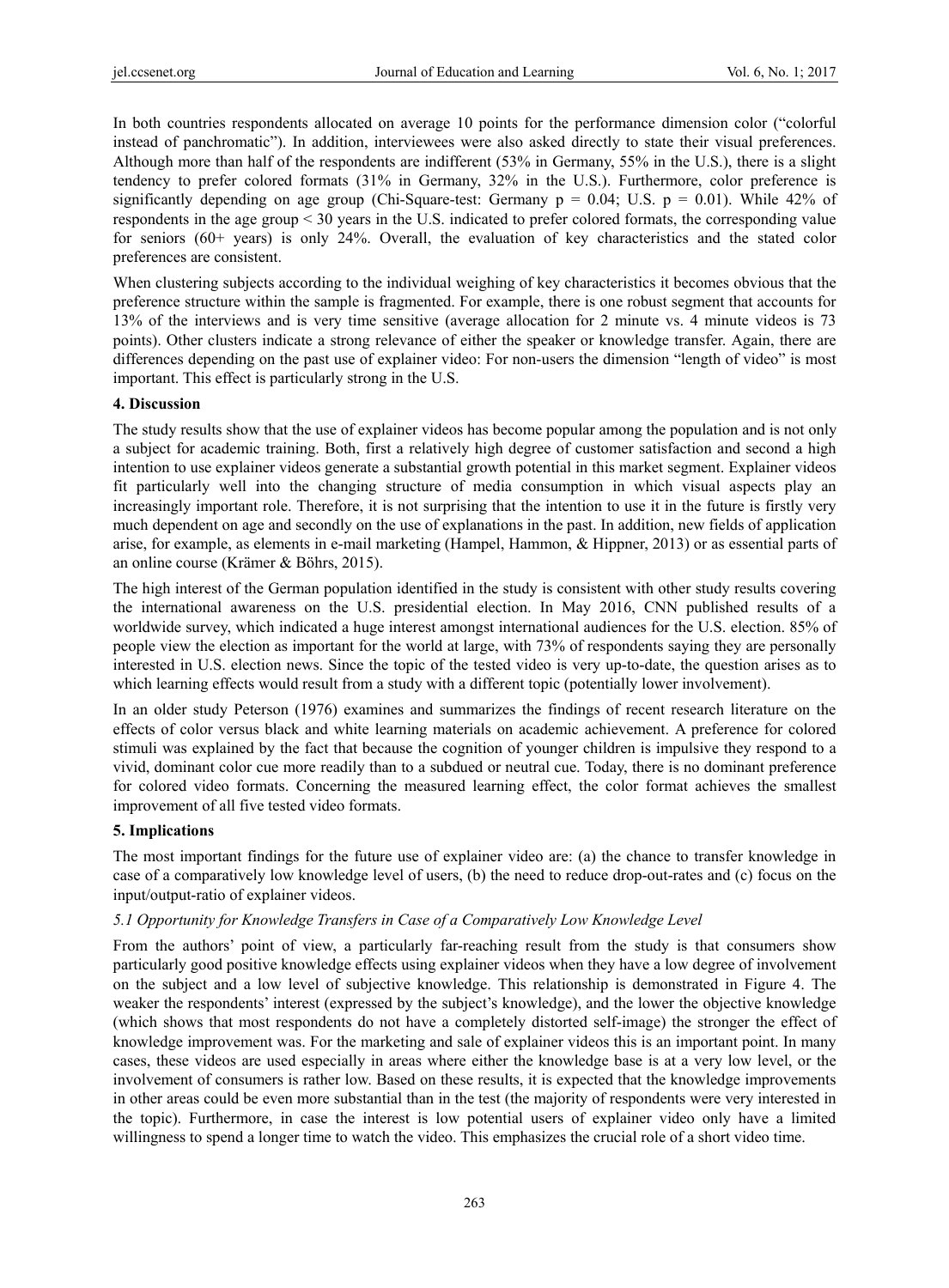

<sup>1)</sup> Question:W ew illnow ask you some questions about the topic US presidentiale lection. Comparison of average points before and after the video.

Figure 4. Results of knowledge test according to subjective knowledge status of respondents

#### *5.2 Need to Reduce Drop-Out-Rates*

With regard to the requirements of the potential benefits to the design of online courses, it becomes evident that a special sub-segment, in particular, expects short videos. Since video content is easy to understand and learners often retain more by watching a video than by reading a document (Abeer & Miri, 2014), the explainer video format is one option to compress content in order to reduce the length of an online course. Further examining the possibilities of use and the learning efficiency of explainer videos help in identifying a rule of thumb: shorter videos are more engaging than longer videos. Hence, it is crucial to make the content as concise as possible to achieve the highest engagement. The longer the video, the higher the drop-out rates (Hornung, 2014). However, this relationship is not linear. Usually higher drop-out rates arise when thresholds are exceeded: 2-3 minutes, and 10 minutes, respectively (Ruedlinger, 2012). Our own study confirms this rule, as we found that only 42% of the respondents have watched the explainer video until the end. This share is above average in Germany (46%) and below average in the U.S. (37%). There is clear evidence that the drop-out-rate is positively correlated with length of the video. If the video lasted between 1 and 3 minutes, the drop-out-rate is 12%, increasing to 57% when the video lasts longer than 3 minutes.

#### *5.3 Focus on the Input/Output-Ratio of Explainer Videos*

Against the background of the fact that an extended video length significantly increases the risk of drop-out, the video length has a special role when creating an explainer video. The shorter the video, the more likely the video will be viewed completely. As our study results indicate, the positive learning effect was almost twice as big for subjects who have seen the video to the end compared with respondents who did not complete the video.

If the provider succeeds in achieving a significant knowledge improvement in a short time, this has two implications: First, the compressed content of a short video makes learning easier; the effort for the user is reduced. Secondly, the amount of resources required to create the video can also be reduced. However, this requires a competency with regard to didactics and storytelling. The future acceptance and use of explainer videos will essentially depend on the efficiency of the video, i.e., to create a knowledge transfer in the shortest possible time. In this regard, the examined video formats show a very different performance.

## **6. Conclusion**

Explainer videos as a means of explaining complex facts have not yet been intensively studied, but in practice they are gaining in importance, whether it is to explain products or services to potential customers (B2B), to provide consumers with information via video (B2C) or as an element within an online course. Our study provides clear evidence that explainer videos not only improve the knowledge level of the users, but also increase consumers' involvement and activation potential. These effects are presumably dependent on the topic and should be further investigated. Results from this paper suggest that further research is needed to investigate the full educational potentials that explainer videos provide to all subject areas.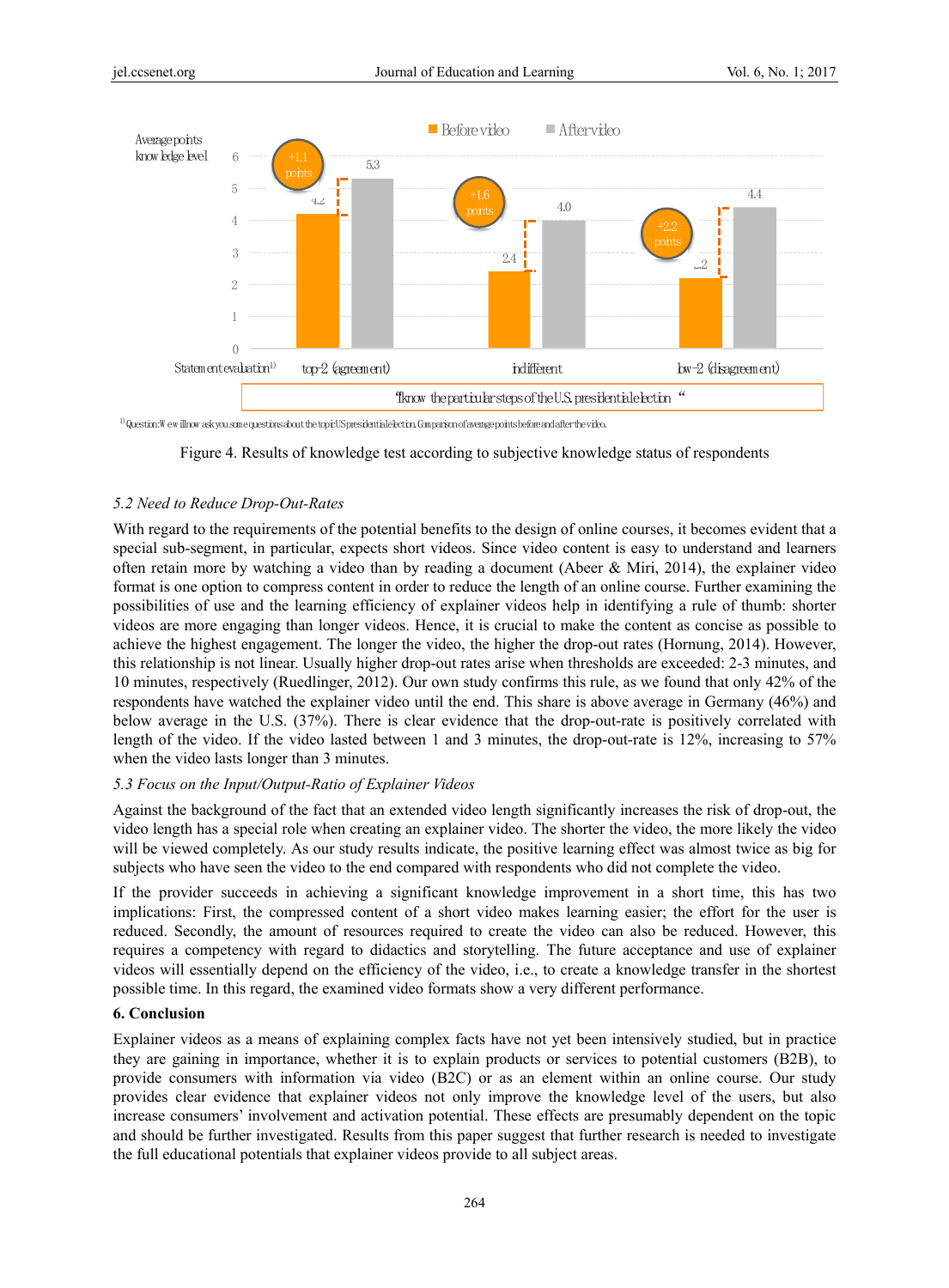#### **Acknowledgments**

The authors are grateful to Rogator AG, Nuremberg, for the provision of survey software, the programming of the questionnaire and the entire data management as well as Susanne Schmidt and Fendi Choi from simpleshow for substantive input to the study.

## **References**

- Abeer, W., & Miri, B. (2014). Students' Preferences and Views about Learning in a MOOC. *Procedia-Social and Behavioral Sciences*, *152*, 318-323. http://dx.doi.org/10.1016/j.sbspro.2014.09.203
- ARD/ZDF. (2016). *ARD/ZDF-Online studie 2016*. Retrieved from http://www.ard-zdf-onlinestudie.de/index.php?id=568
- Bonk, C. J. (2008). YouTube anchors and enders: The use of shared online video content as a macrocontext for learning. In *American Educational Research Association (AERA) (annual meeting)*. New York.
- CNN International. (2016). *CNN US Election Global View Study*. Retrieved from http://www.onlinemr.com/toluna-conducts-cnn-us-election-global-view-study-on-behalf-of-cnn-internationa l/
- Derouin, R. E., Fritzsche, B. A., & Salas, E. (2005). E-learning in organizations. *Journal of Management*, *31*(6), 920-940. https://dx.doi.org/10.1177/0149206305279815
- Forbes, C. (2014). Information literacy instruction. *LIBRARY HI TECH NEWS*, *10*, 1-5. https://dx.doi.org/10.1108/LHTN-10-2014-0093
- Fozdar, B. I. (2015). Open and Distance Learning (ODL): A Strategy of Development through its Potential Role in Improving Science & Technology Knowledge. *iJET*, *10*(2), 9-16. http://dx.doi.org/10.3991/ijet.v10i2.4176
- Graham, B. (2015). *Power up Your PowToon Studio Project*. Packt Publishing Ltd.
- Hampapur, A., & Jain, R. (1998). Chapter 9: Video data management systems: Metadata and architecture. In *Multimedia Data Management*. McGraw-Hill.
- Hampel, S., Hammon, L., & Hippner, H. (2013). Eine experimentelle Studie zur Wirkung von Videos im E-Mail-Marketing auf ausgewählte Konstrukte des Konsumentenverhaltens. *Marketing ZFP*, *35*(1), 58-74. https://dx.doi.org/10.15358/0344-1369\_2013\_1\_58
- Hornung, Y. (2014). *The optimal length for video marketing content? As short as possible*. Retrieved from http://thenextweb.com/socialmedia/2014/05/02/optimal-length-video-marketing-content-short-possible
- Kalt, M., Bongaerts, R., & Krämer, A. (2013). Value-to-Value-Segmentierung im praktischen Einsatz. *Planung und Analyse*, *40*(6), 21-24.
- Krämer, A. (2016). *Experimental-Designs als (neue) Basis der Marketingforschung*. Präsentation auf dem Rogator-Kundentag.
- Krämer, A., & Böhrs, S. (2015). Experiences and Future Expectations Towards Online Courses—An Empirical Study of the B2C and B2B Segments. *Journal of Education and Training Studies*, *4*(1), 23-31. http://dx.doi.org/10.11114/jets.v4i1.1104
- Lee, D. Y., & Lehto, M. R. (2013). User acceptance of YouTube for procedural learning: An extension of the Technology Acceptance Model. *Computers & Education*, *61*, 193-208. http://dx.doi.org/10.1016/j.compedu.2012.10.001.
- Litt, M. (2014). How online video is changing the way B2B marketers engage and convert prospects. *Journal of Brand Strategy*, *3*(2), 129-134.
- Mayer, R. E. (1997). Multimedia learning: Are we asking the right questions? *Educational Psychologist*, *32*(1), 1-19. http://dx.doi.org/10.1207/s15326985ep3201\_1
- Ruedlinger, B. (2012). *Does Length Matter*? Retrieved from http://wistia.com/blog/does-length-matter-it-does-for- video-2k12-edition
- Schmelzle, J. (2014). *5 Rules for explaining things simply*. Retrieved from http://simpleshow.com/de/whitepaper/
- Shifman, L. (2011). *An anatomy of a YouTube meme*. New Media & Society. http://dx.doi.org/10.1177/1461444811412160